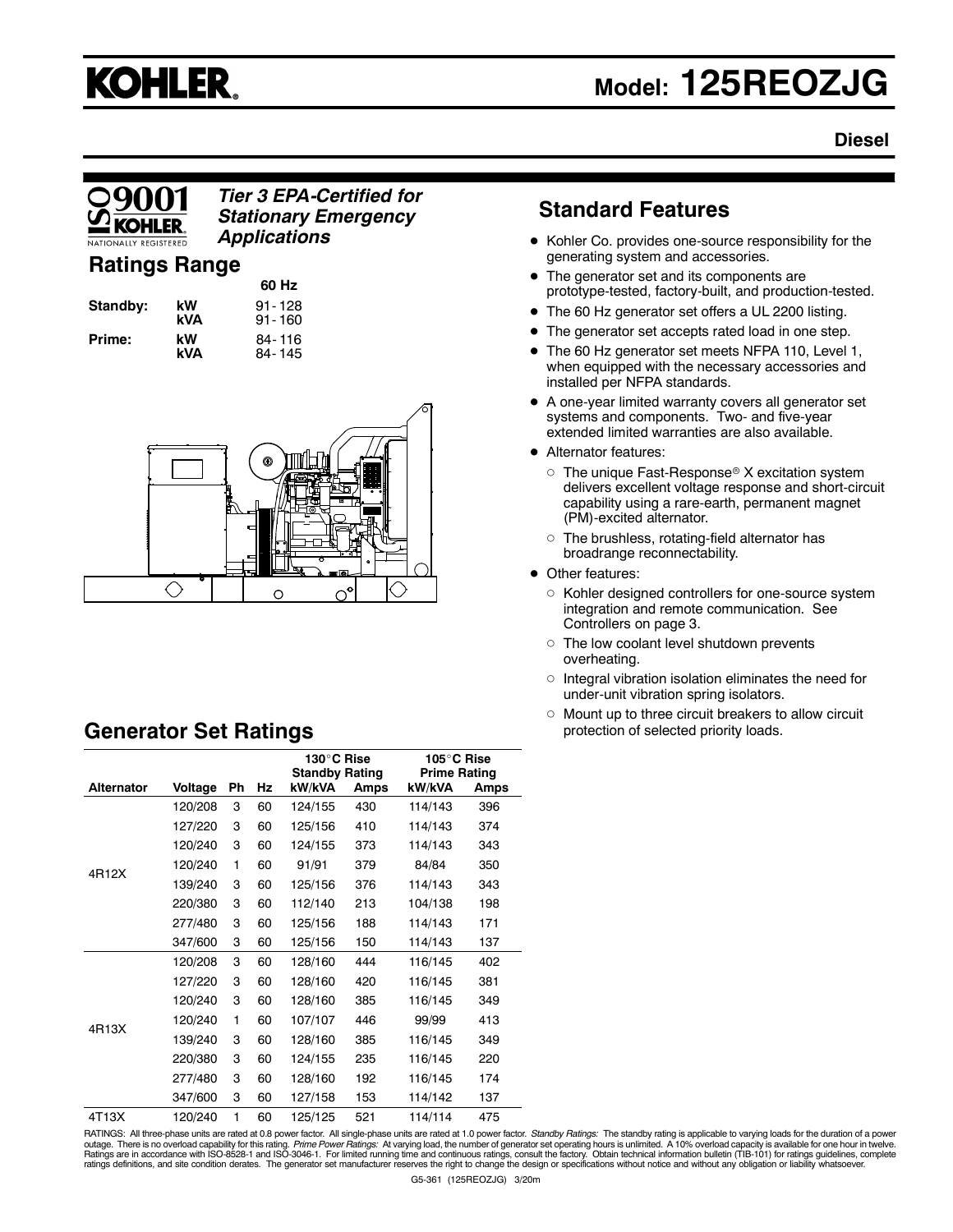## **Alternator Specifications**

| <b>Specifications</b>                    | <b>Alternator</b>                         |
|------------------------------------------|-------------------------------------------|
| Manufacturer                             | Kohler                                    |
| Type                                     | 4-Pole, Rotating-Field                    |
| Exciter type                             | Brushless, Rare-Earth<br>Permanent-Magnet |
| Leads: quantity, type                    |                                           |
| 4RX                                      | 12, Reconnectable                         |
| 4TX                                      | 4, 120/240 V                              |
| Voltage regulator                        | Solid State, Volts/Hz                     |
| Insulation:                              | <b>NEMA MG1</b>                           |
| Material                                 | Class H                                   |
| Temperature rise                         | 130°C, Standby                            |
| Bearing: quantity, type                  | 1, Sealed                                 |
| Coupling                                 | <b>Flexible Disc</b>                      |
| Amortisseur windings                     | Full                                      |
| Voltage regulation, no-load to full-load | <b>Controller Dependent</b>               |
| One-step load acceptance                 | 100% of Rating                            |
| Unbalanced load capability               | 100% of Rated                             |
|                                          | <b>Standby Current</b>                    |
| Peak motor starting kVA:                 | (35% dip for voltages below)              |
| 480 V 4R12X (12 lead)                    | 448                                       |
| 480 V 4R13X (12 lead)                    | 540                                       |
| 240 V 4T13X (4 lead)                     | 440                                       |

- NEMA MG1, IEEE, and ANSI standards compliance for temperature rise and motor starting.
- Sustained short-circuit current of up to 300% of the rated current for up to 10 seconds.
- Sustained short-circuit current enabling downstream circuit breakers to trip without collapsing the alternator field.
- Self-ventilated and dripproof construction.
- Windings are vacuum-impregnated with epoxy varnish for dependability and long life.
- Superior voltage waveform from a two-thirds pitch stator and skewed rotor.

## **Engine**

#### **Engine Specifications** Manufacturer **Manufacturer** John Deere Engine model **4045HF285K** Engine type **4-Cycle**, Turbocharged, Charge Air-Cooled Cylinder arrangement 4 Inline Displacement, L (cu. in.) 4.5 (276) Bore and stroke, mm (in.) 106 x 127 (4.19 x 5.00) Compression ratio 19.0:1 Piston speed, m/min. (ft./min.) 457 (1500) Main bearings: quantity, type 5, Replaceable Insert Rated rpm 1800 Max. power at rated rpm, kWm (BHP) 147 (197) Cylinder head material Cast Iron Crankshaft material example of the Forged Steel Valve material: Intake Chromium-Silicon Steel Exhaust **Exhaust** Stainless Steel Governor: type, make/model JDEC Electronic L16 Denso HP3 Frequency regulation, no-load to full-load Isochronous Frequency regulation, steady state  $\pm 0.25\%$ Frequency **Fixed** Air cleaner type, all models Dry

#### **Engine Electrical System** Battery charging alternator: 12 Volt Ground (negative/positive) Negative Volts (DC) 12 Ampere rating 65 Starter motor rated voltage (DC) 12 Battery, recommended cold cranking amps (CCA): Quantity, CCA rating each Cone, 800 Battery voltage (DC) 12

## **Fuel**

**Application Data**

**Engine Electrical**

| <b>Fuel System</b>                         |                            |
|--------------------------------------------|----------------------------|
| Fuel supply line, min. ID, mm (in.)        | 11.0 (0.44)                |
| Fuel return line, min. ID, mm (in.)        | 6.0(0.25)                  |
| Max. lift, fuel pump: type, m (ft.)        | Mechanical, 1.8 (6.0)      |
| Max. fuel flow, Lph (gph)                  | 90.0(23.8)                 |
| Max. return line restriction, kPa (in. Hg) | 20(5.9)                    |
| Fuel prime pump                            | Manual                     |
| Fuel filter                                |                            |
| Primary                                    | 30 Microns                 |
| Secondary                                  | 2 Microns @ 98% Efficiency |
| <b>Water Separator</b>                     | Yes                        |
| Recommended fuel                           | #2 Diesel                  |
|                                            |                            |

## **Exhaust**

| <b>Exhaust System</b>                                                         |            |
|-------------------------------------------------------------------------------|------------|
| Exhaust manifold type                                                         | Dry        |
| Exhaust flow at rated kW, m <sup>3</sup> /min. (cfm)                          | 27.0 (953) |
| Exhaust temperature at rated kW, dry<br>exhaust, $^{\circ}$ C ( $^{\circ}$ F) | 580 (1076) |
| Maximum allowable back pressure,<br>kPa (in. Hg)                              | 7.5(2.2)   |
| Exhaust outlet size at engine hookup,<br>$mm$ (in.)                           | 98 (3.86)  |

## **Lubrication**

| <b>Lubricating System</b>                                    |                      |
|--------------------------------------------------------------|----------------------|
| Type                                                         | <b>Full Pressure</b> |
| Oil pan capacity, $L$ (qt.) $\S$                             | 13.0 (13.7)          |
| Oil pan capacity with filter, L (qt.) $\S$                   | 13.9 (14.7)          |
| Oil filter: quantity, type $\S$                              | 1. Cartridge         |
| Oil cooler                                                   | Water-Cooled         |
| Kohler recommends the use of Kohler Genuine oil and filters. |                      |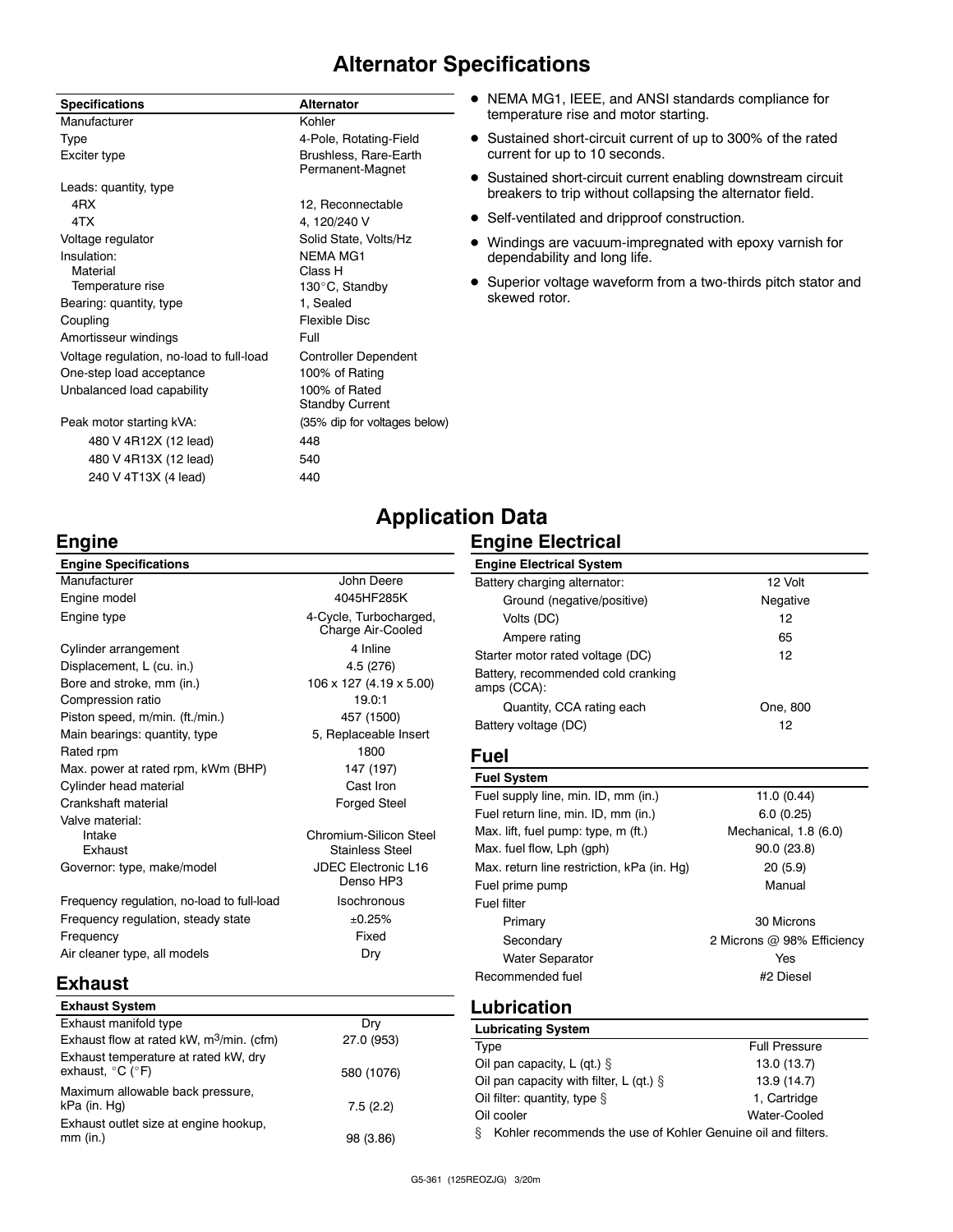## **Application Data**

## **Cooling**

| <b>Radiator System</b>                                                                       |             |
|----------------------------------------------------------------------------------------------|-------------|
| Ambient temperature, °C (°F) *                                                               | 50 (122)    |
| Engine jacket water capacity, L (gal.)                                                       | 8.5(2.25)   |
| Radiator system capacity, including<br>engine, L (gal.)                                      | 19.2(5.1)   |
| Engine jacket water flow, Lpm (gpm)                                                          | 180 (48)    |
| Heat rejected to cooling water at rated<br>kW, dry exhaust, kW (Btu/min.)                    | 72 (4098)   |
| Heat rejected to air charge cooler at<br>rated kW, dry exhaust, kW (Btu/min.)                | 26.5 (1508) |
| Water pump type                                                                              | Centrifugal |
| Fan diameter, including blades, mm (in.)                                                     | 660 (26)    |
| Fan, kWm (HP)                                                                                | 7.7(10.3)   |
| Max. restriction of cooling air, intake and<br>discharge side of radiator, kPa (in. $H_2O$ ) | 0.125(0.5)  |

\* Enclosure with enclosed silencer reduces ambient temperature capability by  $5^{\circ}C$  (9 $^{\circ}F$ ). Snow package enclosure with enclosed silencer reduces ambient temperature capability by  $10^{\circ}$ C (18 $^{\circ}$ F).

## **Operation Requirements**

| <b>Air Requirements</b>                                                             |                           |
|-------------------------------------------------------------------------------------|---------------------------|
| Radiator-cooled cooling air,<br>$m^3$ /min. (scfm) $\mp$                            | 226.5 (8000)              |
| Combustion air, m <sup>3</sup> /min. (cfm)                                          | 9.65(341)                 |
| Heat rejected to ambient air:<br>Engine, kW (Btu/min.)<br>Alternator, kW (Btu/min.) | 30.4 (1730)<br>13.5 (770) |
| $\ddagger$ Air density = 1.20 kg/m <sup>3</sup> (0.075 lbm/ft <sup>3</sup> )        |                           |

| <b>Standby Rating</b> |       |
|-----------------------|-------|
| 37.4                  | (9.9) |
| 29.0                  | (7.6) |
| 21.1                  | (5.6) |
| 11.4                  | (3.0) |
| <b>Prime Rating</b>   |       |
| 34.8                  | (9.2) |
| 26.9                  | (7.1) |
| 19.5                  | (5.1) |
| 10.6                  | (2.8) |
|                       |       |

## **Controllers**



#### **APM402 Controller**

Provides advanced control, system monitoring, and system diagnostics for optimum performance and compatibility.

- $\bullet$  Digital display and menu control provide easy local data access
- Measurements are selectable in metric or English units
- Remote communication thru a PC via network or serial configuration
- Controller supports Modbus<sup>®</sup> protocol
- $\bullet$  Integrated hybrid voltage regulator with  $\pm 0.5\%$  regulation
- $\bullet$  Built-in alternator thermal overload protection
- NFPA 110 Level 1 capability

Refer to G6-161 for additional controller features and accessories.



#### **APM603 Controller**

Provides advanced control, system monitoring, and system diagnostics for optimum performance and compatibility.

- $\bullet$  7-inch graphic display with touch screen and menu control provides easy local data access
- Measurements are selectable in metric or English units
- Paralleling capability to control up to 8 generators on an isolated bus with first-on logic, synchronizer, kW and kVAR load sharing, and protective relays

Note: Parallel with other APM603 controllers only

- Generator management to turn paralleled generators off and on as required by load demand
- Load management to connect and disconnect loads as required
- Controller supports Modbus® RTU, Modbus® TCP, SNMP and BACnet<sup>®</sup>
- Integrated voltage regulator with  $\pm 0.25\%$  regulation
- $\bullet$  Built-in alternator thermal overload protection
- $\bullet$  UL-listed overcurrent protective device
- NFPA 110 Level 1 capability

Refer to G6-162 for additional controller features and accessories.

| е<br>西區<br>٠ |  |
|--------------|--|
|              |  |

#### **Decision-Maker<sup>®</sup> 6000 Paralleling Controller**

Provides advanced control, system monitoring, and system diagnostics with remote monitoring capabilities for paralleling multiple generator sets.

• Paralleling capability to control up to 8 generators on an isolated bus with first-on logic, synchronizer, kW and kVAR load sharing, and protective relays

Note: Parallel with other Decision-Maker<sup>®</sup> 6000 controllers only

- Digital display and keypad provide easy local data access
- Measurements are selectable in metric or English units
- Remote communication thru a PC via network or modem configuration
- $\bullet$  Controller supports Modbus<sup>®</sup> protocol
- $\bullet$  Integrated voltage regulator with  $\pm 0.25\%$  regulation
- $\bullet$  Built-in alternator thermal overload protection
- NFPA 110 Level 1 capability

Refer to G6-107 for additional controller features and accessories.

Modbus<sup>®</sup> is a registered trademark of Schneider Electric.

BACnet<sup>®</sup> is a registered trademark of ASHRAE.